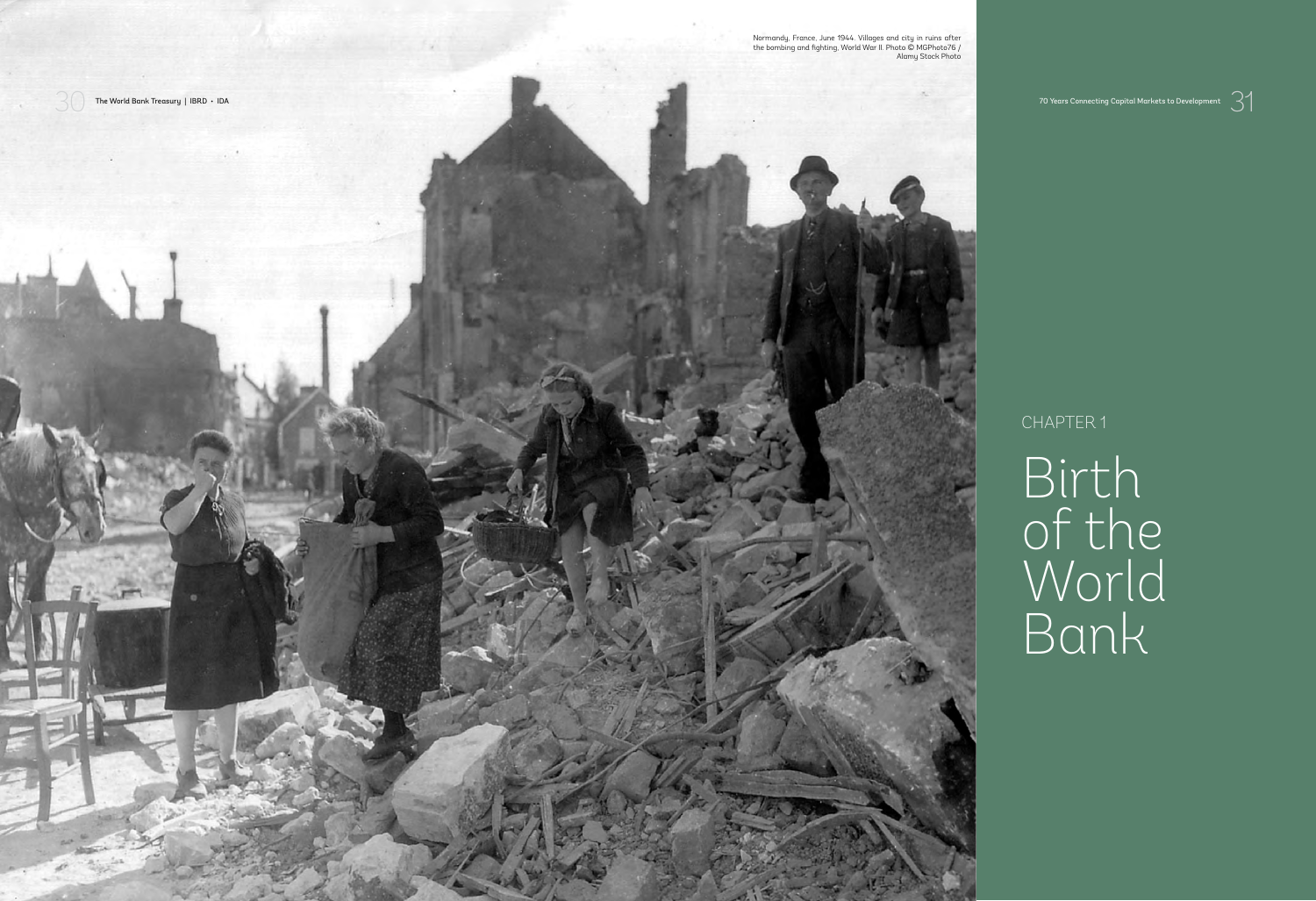

## **Opening for Business**

The World Bank opened its doors for business on June 25, 1946 in an office building a few blocks from the White House, at 1818 H Street NW in Washington, D.C. This remains the address of its headquarters, although it has been rebuilt and much expanded.

Eugene Meyer was the first World Bank President. In his distinguished career, Meyer also was the publisher of the *Washington Post* and Chairman of the Federal Reserve of the United States.

Dutchman Daniel Crena de Iongh, a member of his country's delegation to the Bretton Woods conference, served as Treasurer from 1946 until 1952. He was methodical, patient, and cautious. Of the World Bank's early strategy, he later said that "if the World Bank had hastened into the field, as some people wanted it to do, I think it would have started by being mistrusted by the money markets and it would have rushed to decisions, which afterwards would have proved to be in the wrong."2

It was soon clear that requests for loans would outweigh requests for guarantees and that the World Bank would quickly come to depend on raising funds from private investors through the capital markets. Since only the United States had a deep and wellfunctioning capital market in those early years after the war, the World Bank's fundraising efforts had to be in the United States. Much work was needed to establish confidence in the World Bank from a skeptical Wall Street, the support of which was crucial. Private investors in the United States were still scarred by heavy losses from foreign loan defaults during the 1930s and needed to be convinced that this new international bank was sound.

32 The World Bank Treasury | IBRD • IDA 70 Years Connecting Capital Markets to Development

The initial task of the World Bank was to fund the reconstruction of countries affected by the war, but its work was soon dominated by the long-term objective of spurring development across the globe.

Given that Europe's capital reserves had been so badly eroded, it was clear to those creating the World Bank that it would initially be dependent on funds from the United States. The United States had begun to establish its financial leadership, and the results of Bretton Woods codified this development. Both the new institutions—the International Monetary Fund and the World Bank were built in its capital, Washington, D.C.

By the end of December 1945, the World Bank's articles of agreement were approved by the members. The Governors, each representing their member state, met in Savannah, Georgia the following March to agree how the institution would run. It was initially envisioned at Bretton Woods that the World Bank

would largely function by providing guarantees as opposed to loans. The United States stated its view clearly: "The most important function of the World Bank's operations will be to guarantee loans in order that investors may have a reasonable assurance of safety in placing their funds abroad."1

The World Bank's paid-in capital subscriptions were relatively small, amounting to only 20 percent of the World Bank's total capital of \$10 billion. The remaining 80 percent was provided in the form of callable capital, which was subject to call only if needed to meet the outstanding debt obligations of the World Bank. For each member, only a small portion of paid-in capital was payable in hard currency (in gold or in U.S. dollars), with the majority in the members' own currencies.

The capital stock was divided into 100,000 shares. The World Bank apportioned these shares among the original 45 signatory countries of the articles of agreement according to each member's relative weight in the global economy.

Under the World Bank's articles of agreement, a member's paid-in capital could be used for lending purposes only with the consent of that member. Initially, only the United States provided its consent, so, when the World Bank first opened, only the paid-in capital of the United States (\$571.5 million) was fully available for lending.





(top and right) The World Bank and IMF Boards of Governors meet at the Oglethorpe Hotel in Savannah, Georgia, from March 1–18, 1946. Photo © Internationl Monetary Fund / Flickr



Entrance to World Bank and International Monetary Fund headquarters when first opened, June 25, 1946, at 1818 H Street. Photo © World Bank Archives



John J. McCloy 2nd World Bank President Photo © World Bank Archives

![](_page_1_Picture_11.jpeg)

Eugene Meyer 1st World Bank President Photo © World Bank Archives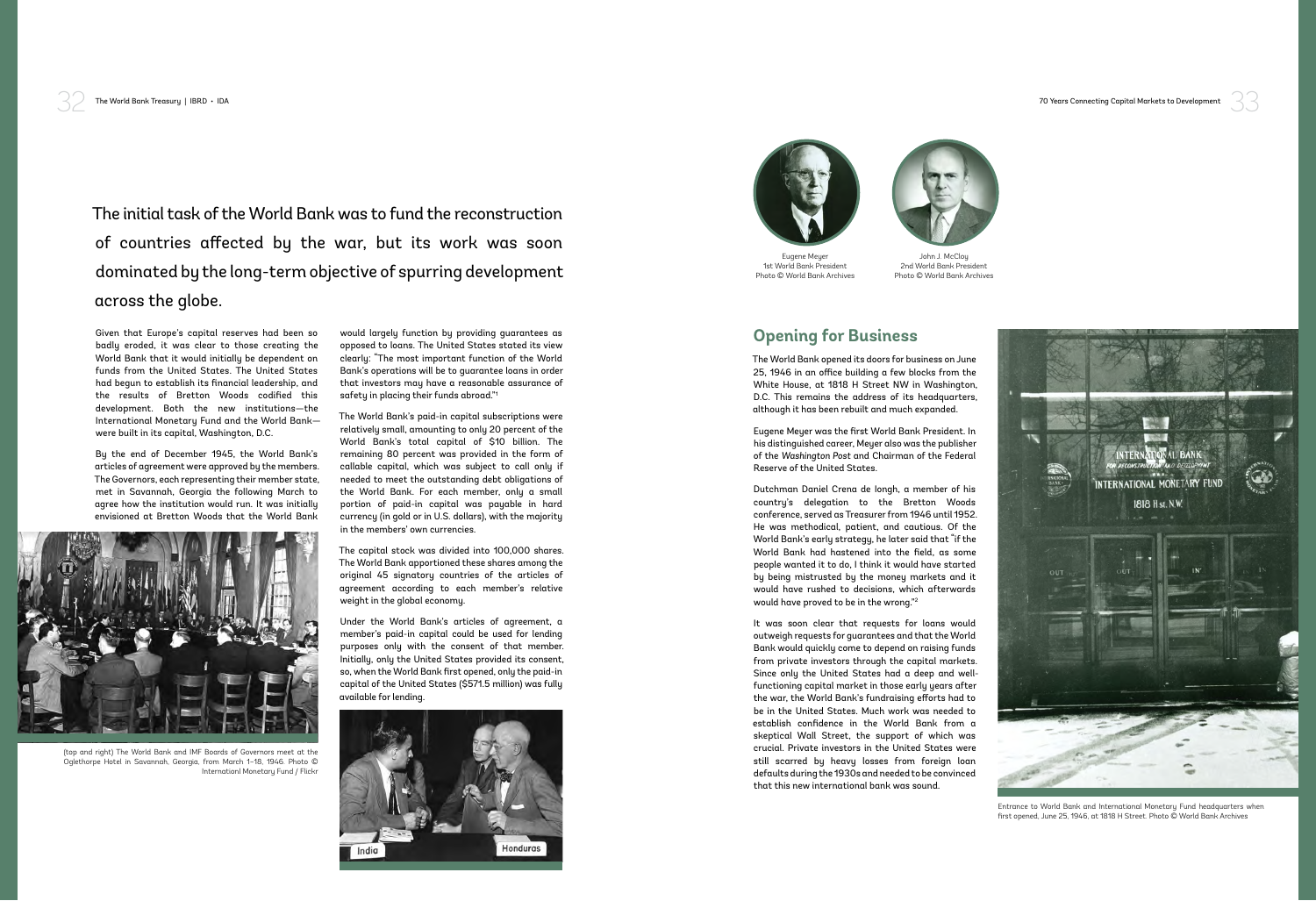35

![](_page_2_Picture_14.jpeg)

Crena de Iongh's team at World Bank Treasury quickly addressed the sensitive technical issues that would establish the principles for the World Bank's financial operations, such as the pricing terms for the World Bank's loans. From the start, Crena de Iongh also established the principle of non-partisanship, ensuring all World Bank decisions were based on sound financial reasoning rather than national political influence.

John J. McCloy, a New York lawyer who had served as U.S. Assistant Secretary of War, became the World Bank President in March 1947. McCloy brought on board experienced bankers with strong links to Wall Street to prepare the first bond issue. Within two months of McCloy assuming the presidency in March 1947, the World Bank made its first loan. It was for \$250 million to a French public corporation, Crédit National.

![](_page_2_Picture_6.jpeg)

First Loan Agreement to Credit National. Photo © World Bank Archives

The rationale to make France the first order of business, over loan applications from Poland and Chile, was that: "France is vital to Western Europe because of her size and her productive capacity and the problem of her recovery cannot be divorced from the recovery of Western Europe as a whole."3

Paris initially applied for a loan of \$500 million to finance the government's reconstruction program, the Monnet Plan. The request for \$106 million for equipment, \$180 million for coal and petroleum products, and \$214 million for raw materials. Under McCloy, the World Bank quickly agreed to fulfill half of the original request, saying it would consider a further loan later in the year if necessary. However, the World Bank applied stringent conditions. "It was not so much on account of France but on account of the fact that if once we made things easy for France, all other borrowers would ask for the same conditions," said Crena de longh.<sup>4</sup> Two months later it issued its first bond.

![](_page_2_Picture_1.jpeg)

Daniel Crena de longh 1st World Bank Treasurer 1946–1952 Photo © World Bank Archives

> John Maynard Keynes, British economist and one of the original architects of the World Bank, 1944 Bretton Woods Conference

> *"It is likely, in my judgment, that the field of reconstruction from the consequences of war will mainly occupy the proposed World Bank in its early days. But as soon as possible, and with increasing emphasis as time goes on, there is a second primary duty laid upon it, namely to develop the resources and productive capacity of the world, with special reference to the less developed countries."*

34 The World Bank Treasury | IBRD • IDA 70 Years Connecting Capital Markets to Development

## *"Since its creation in the aftermath of World War II, the World Bank Group has been standing for trust, stability and creditworthiness in the capital markets."*